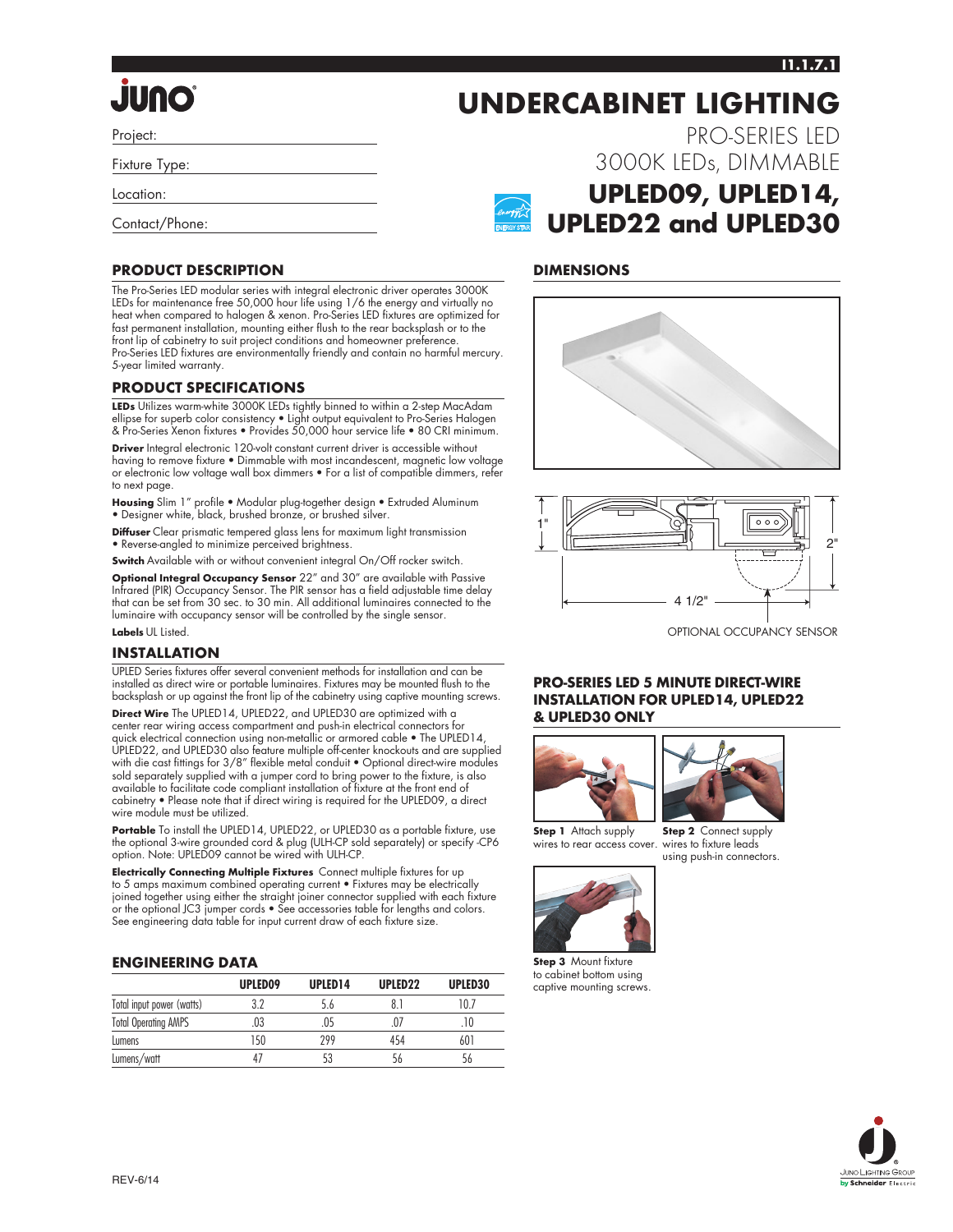#### **I1.1.7.1**

# **UNDERCABINET LIGHTING** PRO-SERIES LED 3000K LEDs, DIMMABLE **UPLED09, UPLED14, UPLED22 and UPLED30**

#### **ORDERING INFORMATION**

#### **LED Ordering Example:** UPLED22-OCN-BL -CP6

|                     | <b>LED Fixture</b>       |              | <b>Control Options</b>        |                          | Finish                      |                          |             | <b>Direct Wire/Portable</b> |
|---------------------|--------------------------|--------------|-------------------------------|--------------------------|-----------------------------|--------------------------|-------------|-----------------------------|
|                     | $\overline{\phantom{0}}$ |              |                               | $\overline{\phantom{a}}$ |                             | $\overline{\phantom{0}}$ |             |                             |
| UPLED09             | 9" Pro-Series LED        | <b>Blank</b> | Includes On/Off Rocker Switch |                          | Designer White<br><b>WH</b> |                          | Blank       | Direct Wire                 |
| UPLED <sub>14</sub> | 14" Pro-Series LED       | <b>NS</b>    | No Rocker Switch              | BL                       | Black                       |                          | $CP6^{(2)}$ | Portable w/ 6' Cord & Plug  |
| UPLED22             | 22" Pro-Series LED       | $OC^{(1)}$   | Occupancy Sensor w/ switch    | <b>BZ</b>                | <b>Brushed Bronze</b>       |                          |             |                             |
| UPLED30             | 30" Pro-Series LED       | $OCN^{(1)}$  | Occupancy Sensor w/o switch   | <b>SL</b>                | <b>Brushed Silver</b>       |                          |             |                             |

(1) Occupancy Sensor is available on UPLED22 and UPLED30 only

<sup>(2)</sup> UL Listed as portable fixture when supplied from factory with cord and plug

#### **ACCESSORIES**

| Catalog No.          | <b>Description</b>                                   |  |  |  |
|----------------------|------------------------------------------------------|--|--|--|
| JC3-8-WH,-BL         | 8" Jumper Cord                                       |  |  |  |
| <b>JC3-17-WH,-BL</b> | 17" Jumper Cord                                      |  |  |  |
| <b>JC3-26-WH,-BL</b> | 26" Jumper Cord                                      |  |  |  |
| <b>ULH-CONN</b>      | 3/8" Miniature Die-Cast Electrical Connector         |  |  |  |
| ULH-CP-WH,-BL        | 3-Wire Grounded Cord & Plug                          |  |  |  |
| ULH-DWMOC-WH,-BL     | Direct Wire Occupancy Sensor Module                  |  |  |  |
| ULH-DWMOCRS-WH,-BL   | Direct Wire Occupancy Sensor Module w/ Rocker Switch |  |  |  |
| ULH-DWM-WH,-BL       | Direct Wire Module                                   |  |  |  |





ULH-DWMOCRS ULH-DWMOC





ULH-DWM



1300 S. Wolf Road • Des Plaines, IL 60018 • Phone (847) 827-9880 • Fax (847) 827-2925 220 Chrysler Drive • Brampton, Ontario • Canada L6S 6B6 • Phone (905) 792-7335 • Fax (905) 792-0064 Visit us at www.junolightinggroup.com example and the Printed in U.S.A. ©2014 Juno Lighting, LLC.